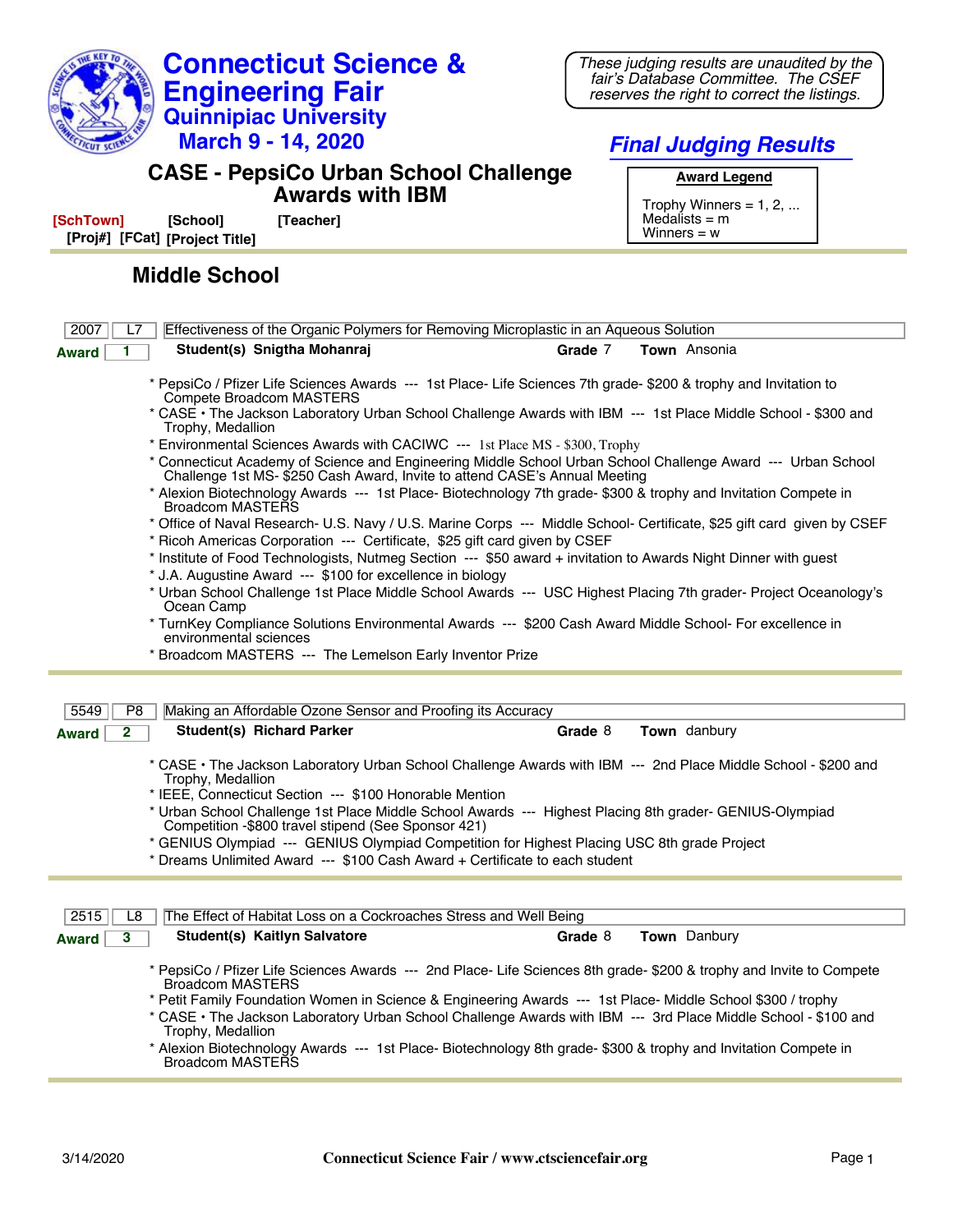| <b>Connecticut Science &amp;</b><br><b>Engineering Fair</b>                                                                                                                                                                                                                                                                                                                                                                                                                                                                                                                                                                                                                                                                        | These judging results are unaudited by the<br>fair's Database Committee. The CSEF<br>reserves the right to correct the listings. |
|------------------------------------------------------------------------------------------------------------------------------------------------------------------------------------------------------------------------------------------------------------------------------------------------------------------------------------------------------------------------------------------------------------------------------------------------------------------------------------------------------------------------------------------------------------------------------------------------------------------------------------------------------------------------------------------------------------------------------------|----------------------------------------------------------------------------------------------------------------------------------|
| <b>Quinnipiac University</b><br><b>March 9 - 14, 2020</b>                                                                                                                                                                                                                                                                                                                                                                                                                                                                                                                                                                                                                                                                          | <b>Final Judging Results</b>                                                                                                     |
| <b>CASE - PepsiCo Urban School Challenge</b><br><b>Awards with IBM</b><br>[SchTown]<br>[School]<br>[Teacher]<br>[Proj#] [FCat] [Project Title]                                                                                                                                                                                                                                                                                                                                                                                                                                                                                                                                                                                     | <b>Award Legend</b><br>Trophy Winners = $1, 2, $<br>Medalists $=$ m<br>Winners $= w$                                             |
|                                                                                                                                                                                                                                                                                                                                                                                                                                                                                                                                                                                                                                                                                                                                    |                                                                                                                                  |
| Transforming Ocean Wave Energy to Electrical Energy<br>4001<br>РT                                                                                                                                                                                                                                                                                                                                                                                                                                                                                                                                                                                                                                                                  |                                                                                                                                  |
| Student(s) Sujay Chava<br>4<br><b>Award</b>                                                                                                                                                                                                                                                                                                                                                                                                                                                                                                                                                                                                                                                                                        | Grade 7<br>Town Ellington                                                                                                        |
| <b>Atul Shreyas Konda</b>                                                                                                                                                                                                                                                                                                                                                                                                                                                                                                                                                                                                                                                                                                          | <b>Town</b> Cromwell<br>Grade 7                                                                                                  |
| * Lockheed Martin Physical Sciences Awards --- 2nd Place- Physical Sciences MS Team- \$100 each & trophy, invite to<br>compete Broadcom MASTERS<br>* CASE • The Jackson Laboratory Urban School Challenge Awards with IBM --- 4th Place Middle School - Trophy,<br>Medallion<br>* Collins Aerospace Engineering Awards --- 1st Place- Engineering Middle School- \$400 & trophy and Invitation<br>Compete in Broadcom MASTERS<br>* IEEE, Connecticut Section --- \$100 Honorable Mention<br>* Society of Women Engineers - Hartford Section --- Scientific Calculator<br>* Connecticut Invention Convention "Next Step Inventors" --- Next Step Inventor Trophy & Invitation to compete at the<br>2020 Invention Convention, May 2 |                                                                                                                                  |
| 5526<br>Harvesting Energy From Rainwater With An Archimedean Screw.<br>P <sub>8</sub>                                                                                                                                                                                                                                                                                                                                                                                                                                                                                                                                                                                                                                              |                                                                                                                                  |
| Student(s) Ronak Ramesh<br>5<br><b>Award</b>                                                                                                                                                                                                                                                                                                                                                                                                                                                                                                                                                                                                                                                                                       | Town Middletown<br>Grade 8                                                                                                       |
| * CASE · The Jackson Laboratory Urban School Challenge Awards with IBM --- 5th Place Middle School - Trophy,<br>Medallion<br>* Alternative/Renewable Energy Awards --- 2nd Place Middle School - \$200 Cash and Trophy<br>* United Technologies Corporation Awards --- \$500 in UTC Common Stock, Plaque, Backpack, and Annual Report<br>* Constellation, an Exelon Company --- 1st: \$100.00 Cash - Grade 7 - 8: For Excellence in clean renewable /<br>sustainable energy<br>* Connecticut Science Supervisors Association --- \$125 for a middle school project<br>* Connecticut Invention Convention "Next Step Inventors" --- Next Step Inventor Trophy & Invitation to compete at the<br>2020 Invention Convention, May 2    |                                                                                                                                  |
|                                                                                                                                                                                                                                                                                                                                                                                                                                                                                                                                                                                                                                                                                                                                    |                                                                                                                                  |
| 2504<br>Cigarettes VS Vaping. My project is about how these two different ways of smoking affect your lungs<br>L8                                                                                                                                                                                                                                                                                                                                                                                                                                                                                                                                                                                                                  |                                                                                                                                  |
| Student(s) Nathan Belinski<br><b>Award</b><br>m<br>* CASE • The Jackson Laboratory Urban School Challenge Awards with IBM --- Middle School Finalist - Medallion                                                                                                                                                                                                                                                                                                                                                                                                                                                                                                                                                                   | Grade 8<br>Town bridgeport                                                                                                       |
|                                                                                                                                                                                                                                                                                                                                                                                                                                                                                                                                                                                                                                                                                                                                    |                                                                                                                                  |
| 2520<br>Citric Acid Synthesis using Aspergillus Niger<br>L8                                                                                                                                                                                                                                                                                                                                                                                                                                                                                                                                                                                                                                                                        |                                                                                                                                  |

| Student(s) Ava Amatulli<br><b>Town</b> Danbury<br>Grade 8<br>Award   m                                        |  |
|---------------------------------------------------------------------------------------------------------------|--|
| * CASE • The Jackson Laboratory Urban School Challenge Awards with IBM --- Middle School Finalist - Medallion |  |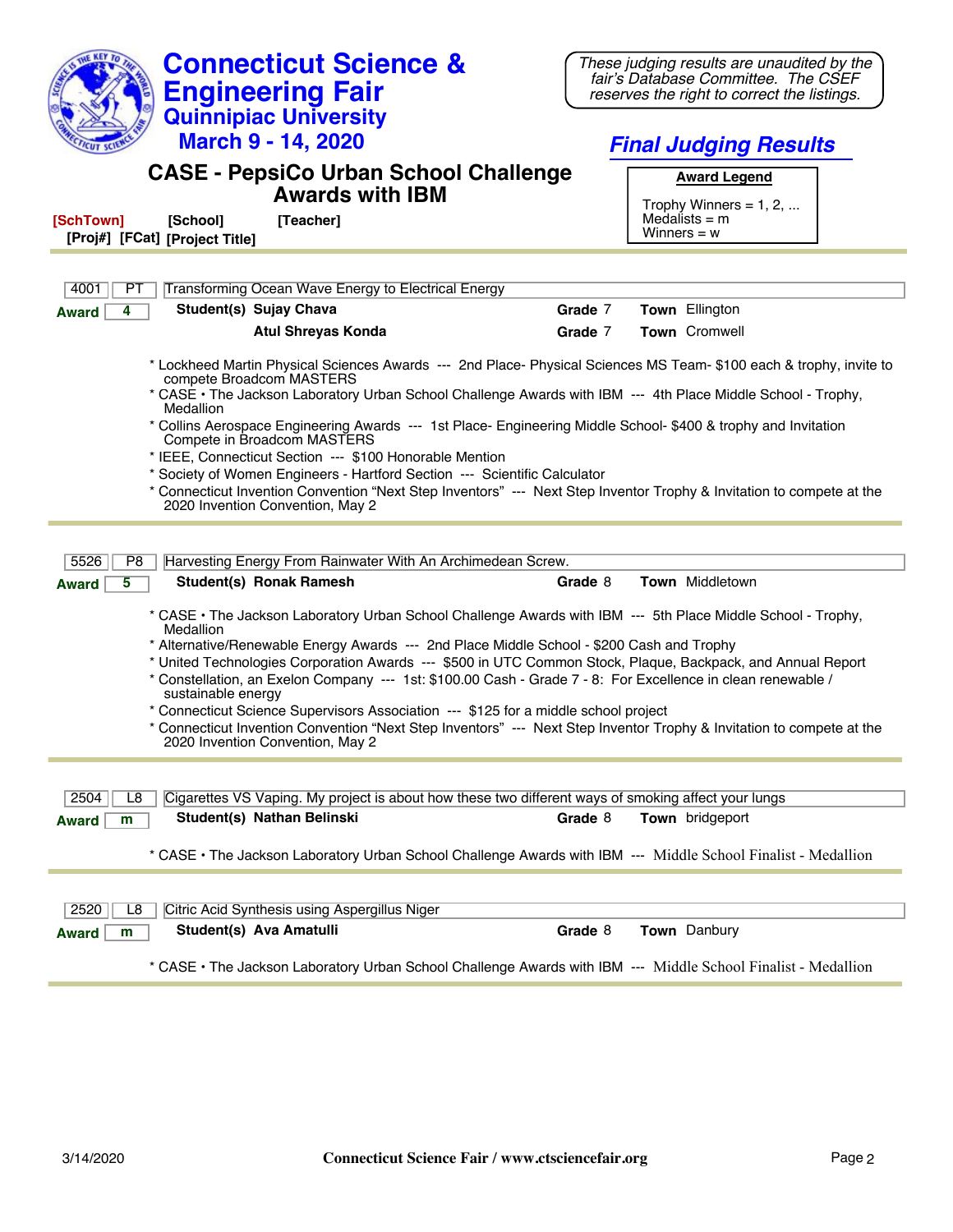| <b>Connecticut Science &amp;</b>                                                                                                                                                                    | These judging results are unaudited by the                                         |
|-----------------------------------------------------------------------------------------------------------------------------------------------------------------------------------------------------|------------------------------------------------------------------------------------|
| <b>Engineering Fair</b>                                                                                                                                                                             | fair's Database Committee. The CSEF<br>reserves the right to correct the listings. |
| <b>Quinnipiac University</b>                                                                                                                                                                        |                                                                                    |
| <b>March 9 - 14, 2020</b>                                                                                                                                                                           | <b>Final Judging Results</b>                                                       |
| <b>CASE - PepsiCo Urban School Challenge</b><br><b>Awards with IBM</b>                                                                                                                              | <b>Award Legend</b><br>Trophy Winners = $1, 2, $                                   |
| [School]<br>[Teacher]<br>[SchTown]<br>[Proj#] [FCat] [Project Title]                                                                                                                                | Medalists $=$ m<br>Winners = $w$                                                   |
|                                                                                                                                                                                                     |                                                                                    |
| 2527<br>Kombucha SCOBY Infused Hydrogels as a Natural Bandaid Stopping the Growth of Escherichia coli<br>L8                                                                                         |                                                                                    |
| Student(s) Ella Brown<br>m<br><b>Award</b>                                                                                                                                                          | Town Danbury<br>Grade 8                                                            |
| * PepsiCo / Pfizer Life Sciences Awards --- 3rd Place- Life Sciences 8th grade- \$100 & trophy and Invite to Compete<br><b>Broadcom MASTERS</b>                                                     |                                                                                    |
| * CASE • The Jackson Laboratory Urban School Challenge Awards with IBM --- Middle School Finalist - Medallion                                                                                       |                                                                                    |
| * Alexion Biotechnology Awards --- 2nd Place- Biotechnology 8th grade- \$200 & trophy and Invitation Compete in<br>Broadcom MASTERS                                                                 |                                                                                    |
| * Meyerand Young Woman Scientist Awards --- \$300 cash - Middle School Life Sciences                                                                                                                |                                                                                    |
|                                                                                                                                                                                                     |                                                                                    |
| 2502<br>Tumor Suppression of Agrobacterium tumefaciens in Daucus carota<br>L8                                                                                                                       |                                                                                    |
| Student(s) Maria Eduarda Sousa<br>m<br><b>Award</b>                                                                                                                                                 | <b>Town</b> Danbury<br>Grade 8                                                     |
|                                                                                                                                                                                                     |                                                                                    |
| * PepsiCo / Pfizer Life Sciences Awards --- 4th Place- Life Sciences 8th grade- trophy and Invitation Compete in<br><b>Broadcom MASTERS</b>                                                         |                                                                                    |
| * CASE • The Jackson Laboratory Urban School Challenge Awards with IBM --- Middle School Finalist - Medallion                                                                                       |                                                                                    |
| * Alexion Biotechnology Awards --- 5th Place- Biotechnology 8th grade- trophy                                                                                                                       |                                                                                    |
|                                                                                                                                                                                                     |                                                                                    |
| 2521<br>Effects of Magnesium Chloride on Water Quality<br>L8                                                                                                                                        |                                                                                    |
| Student(s) Aryan Pandalai<br><b>Award</b><br>m                                                                                                                                                      | Town Stamford<br>Grade 8                                                           |
| * CASE • The Jackson Laboratory Urban School Challenge Awards with IBM --- Middle School Finalist - Medallion<br>* Future Sustainability Awards --- 1st Place Middle School - \$300 Cash and Trophy |                                                                                    |
| <b>High School</b>                                                                                                                                                                                  |                                                                                    |
|                                                                                                                                                                                                     |                                                                                    |
| Effective Augmentation of Urban Wind Energy Harvesters to Increase Electric Power Generation and Environmental<br>6522<br><b>PST</b><br>Protections                                                 |                                                                                    |
| Student(s) Johnathan Bell<br>Award<br>1                                                                                                                                                             | Town Windsor<br>Grade 12                                                           |
| Devesh Kakar                                                                                                                                                                                        | Town South Windsor<br>Grade 12                                                     |

to 1st HS Urban School Challenge Science Department for Equipment/Supplies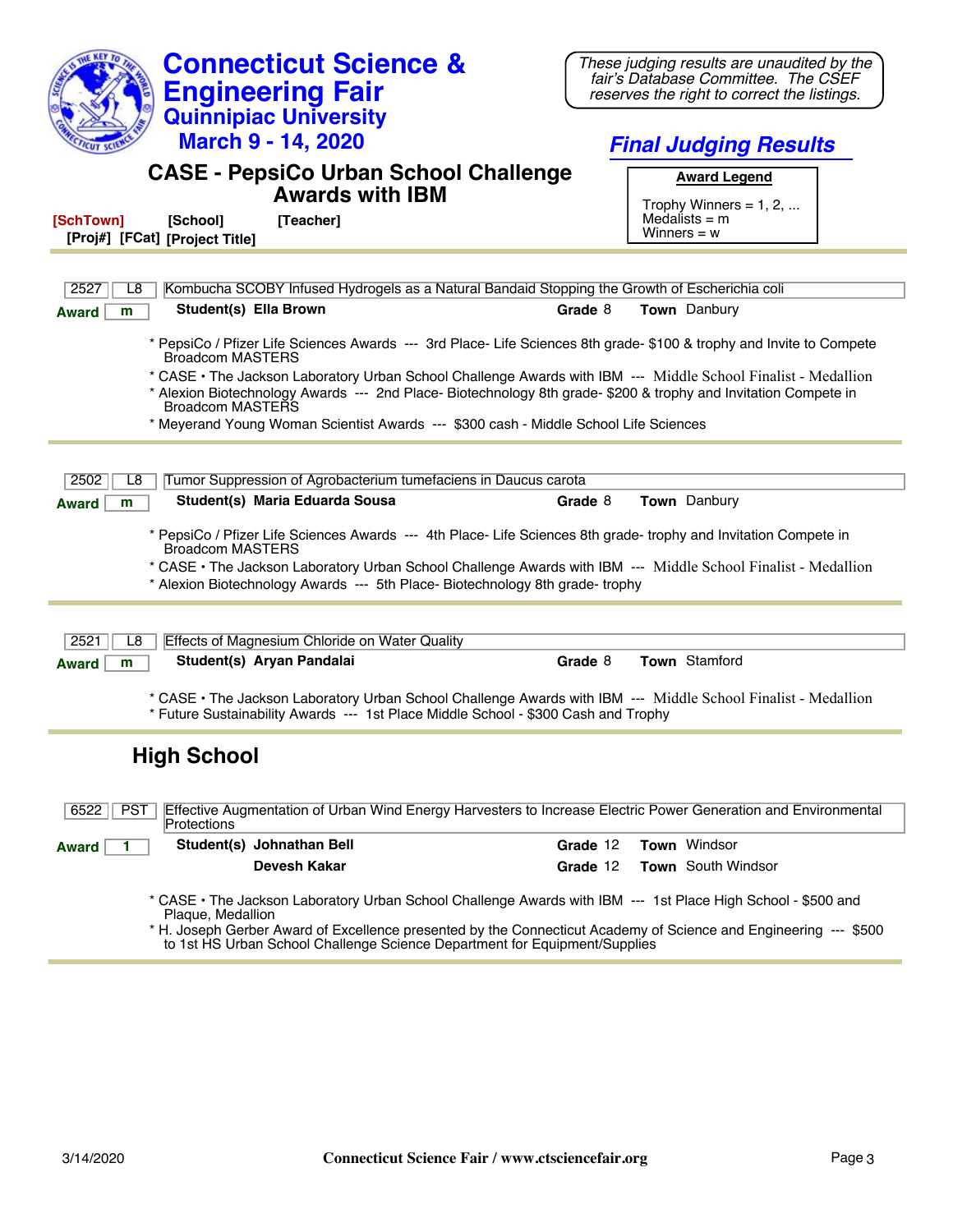| <b>Connecticut Science &amp;</b>                                                                                                                                                                                                                                                                                                                                                                                                                                                                                                                                                                                                     | These judging results are unaudited by the                                         |  |  |
|--------------------------------------------------------------------------------------------------------------------------------------------------------------------------------------------------------------------------------------------------------------------------------------------------------------------------------------------------------------------------------------------------------------------------------------------------------------------------------------------------------------------------------------------------------------------------------------------------------------------------------------|------------------------------------------------------------------------------------|--|--|
| <b>Engineering Fair</b>                                                                                                                                                                                                                                                                                                                                                                                                                                                                                                                                                                                                              | fair's Database Committee. The CSEF<br>reserves the right to correct the listings. |  |  |
| <b>Quinnipiac University</b>                                                                                                                                                                                                                                                                                                                                                                                                                                                                                                                                                                                                         |                                                                                    |  |  |
| <b>March 9 - 14, 2020</b>                                                                                                                                                                                                                                                                                                                                                                                                                                                                                                                                                                                                            | <b>Final Judging Results</b>                                                       |  |  |
| <b>CASE - PepsiCo Urban School Challenge</b>                                                                                                                                                                                                                                                                                                                                                                                                                                                                                                                                                                                         | <b>Award Legend</b>                                                                |  |  |
| <b>Awards with IBM</b>                                                                                                                                                                                                                                                                                                                                                                                                                                                                                                                                                                                                               | Trophy Winners = $1, 2, $                                                          |  |  |
| [SchTown]<br>[School]<br>[Teacher]<br>[Proj#] [FCat] [Project Title]                                                                                                                                                                                                                                                                                                                                                                                                                                                                                                                                                                 | Medalists $=$ m<br>Winners = $w$                                                   |  |  |
|                                                                                                                                                                                                                                                                                                                                                                                                                                                                                                                                                                                                                                      |                                                                                    |  |  |
| 6509<br><b>PST</b><br>Optimization of Energy Production through Active Augmentation of Hydro-Turbine Body and Blade Design.                                                                                                                                                                                                                                                                                                                                                                                                                                                                                                          |                                                                                    |  |  |
| Student(s) Avaneesh Sathish<br>2<br><b>Award</b>                                                                                                                                                                                                                                                                                                                                                                                                                                                                                                                                                                                     | Town South Windsor<br>Grade 12                                                     |  |  |
| Nikhlesh Sivakumar                                                                                                                                                                                                                                                                                                                                                                                                                                                                                                                                                                                                                   | Grade 12<br>Town Rocky Hill                                                        |  |  |
| * Lockheed Martin Physical Sciences Awards --- 2nd Place- Physical Sciences Senior High Team- \$300(split) &                                                                                                                                                                                                                                                                                                                                                                                                                                                                                                                         |                                                                                    |  |  |
| Plaque<br>* CASE • The Jackson Laboratory Urban School Challenge Awards with IBM --- 2nd Place High School - \$400 and<br>Plaque, Medallion                                                                                                                                                                                                                                                                                                                                                                                                                                                                                          |                                                                                    |  |  |
| * Applied Technology Awards --- 3rd Place High School - \$ 200 and Plaque, Medallion<br>* GENIUS Olympiad --- GENIUS Olympiad Competition for HS Environmental, Energy, Ecology, or Biodiversity Project                                                                                                                                                                                                                                                                                                                                                                                                                             |                                                                                    |  |  |
| * Connecticut Invention Convention "Next Step Inventors" --- Next Step Inventor Trophy & Invitation to compete at the<br>2020 Invention Convention, May 2                                                                                                                                                                                                                                                                                                                                                                                                                                                                            |                                                                                    |  |  |
|                                                                                                                                                                                                                                                                                                                                                                                                                                                                                                                                                                                                                                      |                                                                                    |  |  |
| Monitoring Infant Vital Signs Through a Car Seat Embedded Piezoelectric Sensor Network<br>6007<br>PS                                                                                                                                                                                                                                                                                                                                                                                                                                                                                                                                 |                                                                                    |  |  |
| Student(s) Gianna Guzzo<br>3<br><b>Award</b>                                                                                                                                                                                                                                                                                                                                                                                                                                                                                                                                                                                         | Grade 12<br><b>Town Suffield</b>                                                   |  |  |
| * CASE · The Jackson Laboratory Urban School Challenge Awards with IBM --- 3rd Place High School - \$300 and<br>Plaque, Medallion<br>* Applied Technology Awards --- 2nd Place High School - \$300 and Plaque Medallion<br>* American Society of Safety Professionals, CT Valley Chapter --- \$150 grade 9-12 project<br>* IEEE, Connecticut Section --- \$250 Honors Award -Senior<br>* Jon Stone Memorial Award --- Jon Stone Award for Innovative Engineering- \$100<br>* Connecticut Invention Convention "Next Step Inventors" --- Next Step Inventor Trophy & Invitation to compete at the<br>2020 Invention Convention, May 2 |                                                                                    |  |  |
|                                                                                                                                                                                                                                                                                                                                                                                                                                                                                                                                                                                                                                      |                                                                                    |  |  |
| 3030<br>Allelopathic Effects of Invasive Red Macroalga (Grateloupia turuturu) for the Mitigation of Harmful Algal Blooms<br>LS<br>Student(s) Lyle Given                                                                                                                                                                                                                                                                                                                                                                                                                                                                              | Town Fairfield<br>Grade 12                                                         |  |  |
| 4<br><b>Award</b>                                                                                                                                                                                                                                                                                                                                                                                                                                                                                                                                                                                                                    |                                                                                    |  |  |
| * CASE • The Jackson Laboratory Urban School Challenge Awards with IBM --- 4th Place High School - Plaque,<br>Medallion                                                                                                                                                                                                                                                                                                                                                                                                                                                                                                              |                                                                                    |  |  |
| * Environmental Sciences Awards with CACIWC --- HS Finalist - CSF Medallion<br>* Environmental / Energy Award- Urban Public School Award --- Environmental / Energy Award- Urban Public School<br>Award - \$300                                                                                                                                                                                                                                                                                                                                                                                                                      |                                                                                    |  |  |
|                                                                                                                                                                                                                                                                                                                                                                                                                                                                                                                                                                                                                                      |                                                                                    |  |  |
| Potential of Ocean Acidification to Interfere with Predator Prey Relationships of Coastal Invertebrates (Carcinus<br>3502<br>LST<br> maenas).                                                                                                                                                                                                                                                                                                                                                                                                                                                                                        |                                                                                    |  |  |
| Student(s) Ruby Hoffman Blustajn<br>5<br><b>Award</b>                                                                                                                                                                                                                                                                                                                                                                                                                                                                                                                                                                                | Town Hamden<br>Grade 9                                                             |  |  |
| Gabriella Spata                                                                                                                                                                                                                                                                                                                                                                                                                                                                                                                                                                                                                      | Grade 9<br><b>Town</b> New Haven                                                   |  |  |
| * CASE • The Jackson Laboratory Urban School Challenge Awards with IBM --- 5th Place High School - Plaque,<br>Medallion                                                                                                                                                                                                                                                                                                                                                                                                                                                                                                              |                                                                                    |  |  |
| * NASA EARTH System Science Award --- Certificate and \$25 gift card given by CSEF                                                                                                                                                                                                                                                                                                                                                                                                                                                                                                                                                   |                                                                                    |  |  |